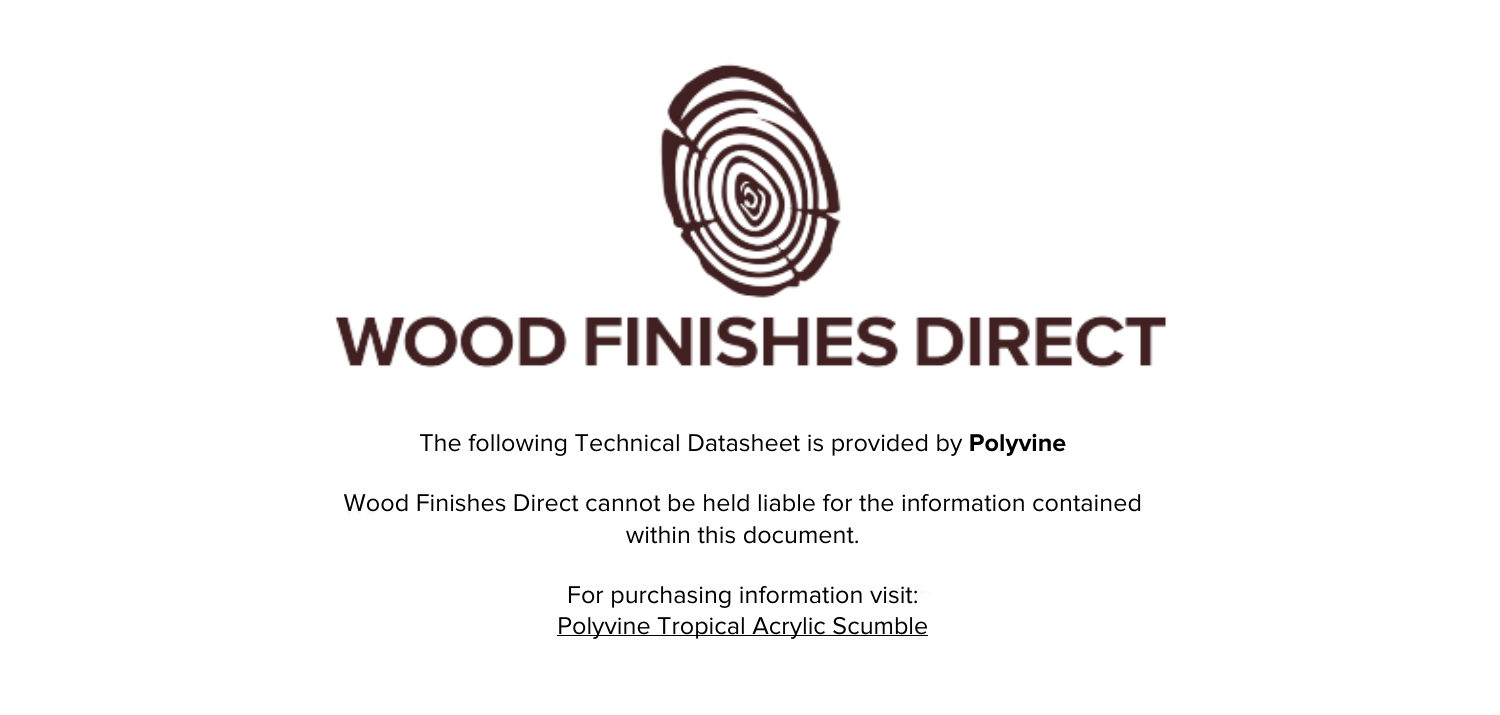

# **ORIGINAL SCUMBLE AND TROPICAL SCUMBLE INTERIOR EXTERIOR**

### **PRODUCT DESCRIPTION**

A unique Nano-acrylic transparent glaze for decorative paint work. Dries to a durable water-resistant finish on a wide range of surfaces (test for adhesion). This interior/exterior glaze is the first water-borne product to faithfully reproduce the beauty of traditional oil finishes.

The translucency of Scumble allows multiple finishes to be achieved, giving great depth.

For use in temperatures up to  $21^{\circ}$ C (70 $^{\circ}$ F).

TROPICAL SCUMBLE For use in temperatures above 21°C (70°F).

Protect with Interior Exterior Polyvine Decorators Varnish satin/dead flat.

Test that Scumble has cured before applying varnish.

### **SURFACE PREPARATION**

Choose your base of satin emulsion/latex exterior wall paint or eggshell acrylic paint.

Ensure the surface to be coated is clean and free from grease, wax or polish and completely cured. Applying Scumble over uncured base coat will result in sissing/reticulation,

When applied over emulsion/latex paint, it is possible that Scumble can draw certain stains through the paint, which were not otherwise be visible. In this case a stain sealer should be used.

### **APPLICATION**

Polyvine Scumble can be applied by brush, or roller. Porous surfaces should be primed with Decorators Varnish diluted 10% with water, prior to application.

Ensure Acrylic Scumble is well mixed. Select base coat colour of Vinyl Silk Emulsion/Satin Latex or Acrylic Semi Gloss/ Eggshell. Apply base coat and allow to dry for a minimum of 24 hours with ventilation. Colour Scumble with Polyvine colourisers- mix thoroughly. Brush or roller the coloured scumble liberally over the basecoat. Create the desired effect by breaking the surface with crumpled rag, bag, sponge, or Polyvine tools and brushes.

### **COVERAGE**

Approx. 10-20 sq. m per litre. 108-215 sq. ft per US qt.

#### **CLEAN UP**

Any equipment used can be cleaned using soap and water before the clear coat dries. Wipe any excess off surfaces with a damp cloth. Any dried deposits will need a paint stripper to remove them.

### **FILM PROPERTIES**

Dry Film: Satin Drying time: Up to 24 Hours @ 20°C / 70°F Low temperature/high humidity increases drying time. Air movement is essential for faster drying. Cure Time: Up to 7 days @ 20°C / 70°F Recoat time: Up to 24 Hours @ 20°C / 70°F Minimum 24 hours. Test before applying further coats or applying protective vanish. Hardness: Durable Non yellowing Resistant to: Water and abrasion.

### **PACKAGING**

500ml, 1L, 2L, 4L. US pint, US Quart, US gal. Plastic containers

### **STORAGE**

Store in unopened containers in a cool dry place away from direct sunlight.